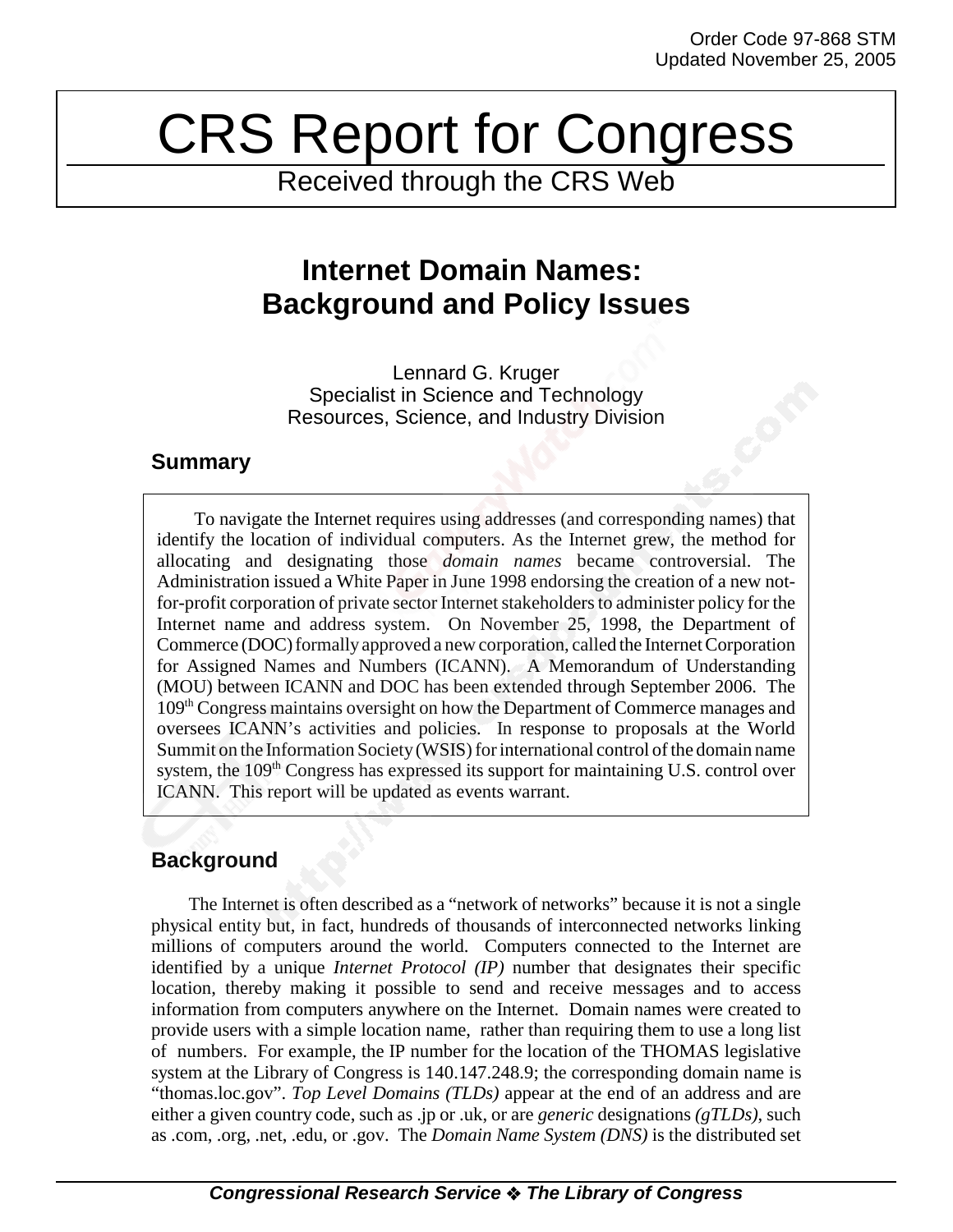of databases residing in computers around the world that contain the address numbers, mapped to corresponding domain names. Those computers, called *root servers*, must be coordinated to ensure connectivity across the Internet.

The Internet originated with research funding provided by the Department of Defense Advanced Research Projects Agency (DARPA) to establish a military network. As its use expanded, a civilian segment evolved with support from the National Science Foundation (NSF) and other science agencies. While there are no formal statutory authorities or international agreements governing the management and operation of the Internet and the DNS, several entities have played key roles in the DNS. The Internet Assigned Numbers Authority (IANA) makes technical decisions concerning root servers, determines qualifications for applicants to manage country code TLDs, assigns unique protocol parameters, and manages the IP address space, including delegating blocks of addresses to registries around the world to assign to users in their geographic area. IANA operates out of the University of Southern California's Information Sciences Institute and has been funded primarily by the Department of Defense.

 NSF was responsible for registration of nonmilitary domain names, and in 1992 put out a solicitation for managing network services, including domain name registration. In 1993, NSF signed a five-year cooperative agreement with a consortium of companies called InterNic. Under this agreement, Network Solutions Inc. (NSI), a Herndon, Virginia engineering and management consulting firm, became the sole Internet domain name registration service for registering the .com, .net., and .org. gTLDs.

#### **Recent History**

 Since the imposition of registration fees in 1995, criticism of NSI's sole control over registration of the gTLDs grew. In addition, there was an increase in trademark disputes arising out of the enormous growth of registrations in the .com domain. There also was concern that the role played by IANA lacked a legal foundation and required more permanence to ensure the stability of the Internet and the domain name system. These concerns prompted actions both in the United States and internationally.

An International Ad Hoc Committee (IAHC), a coalition of individuals representing various constituencies, released a proposal for the administration and management of gTLDs on February 4, 1997. The proposal recommended that seven new gTLDs be created and that additional registrars be selected to compete with each other in the granting of registration services for all new second level domain names. To assess whether the IAHC proposal should be supported by the U.S. government, the executive branch created an interagency group to address the domain name issue and assigned lead responsibility to the National Telecommunications and Information Administration (NTIA) of the Department of Commerce (DOC). On June 5, 1998, DOC issued a final statement of policy, "Management of Internet Names and Addresses." Called the White Paper, the statement indicated that the U.S. government was prepared to recognize and enter into agreement with "a new not-for-profit corporation formed by private sector Internet stakeholders to administer policy for the Internet name and address system."<sup>1</sup> In

<sup>&</sup>lt;sup>1</sup> Management of Internet Names and Addresses, National Telecommunications and Information (continued...)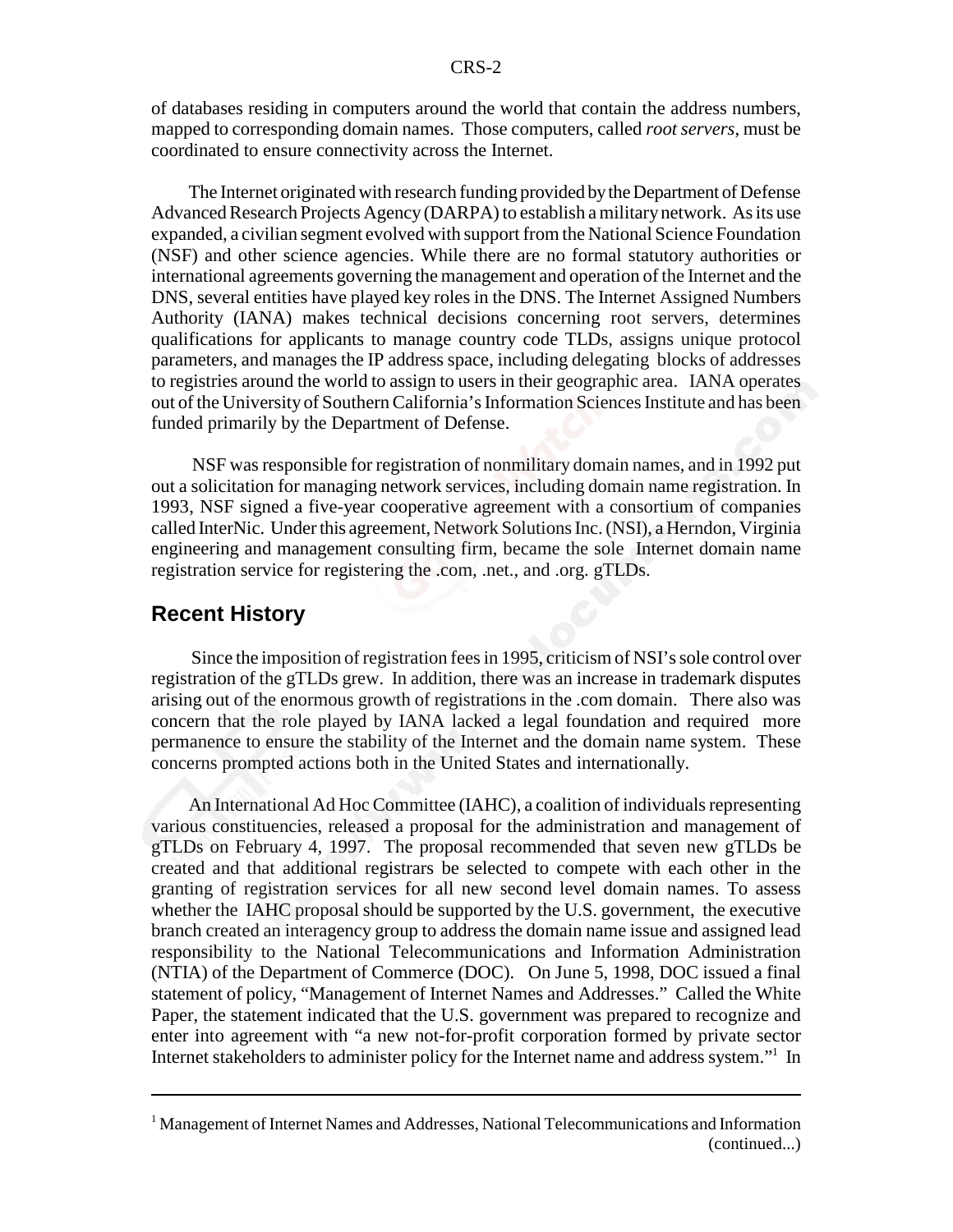deciding upon an entity with which to enter such an agreement, the U.S. government would assess whether the new system ensured stability, competition, private and bottomup coordination, and fair representation of the Internet community as a whole.

In effect, the White Paper endorsed a process whereby the divergent interests of the Internet community would come together and decide how Internet names and addresses would be managed and administered. Accordingly, Internet constituencies from around the world held a series of meetings during the summer of 1998 to discuss how the New Corporation (NewCo) might be constituted and structured. Meanwhile, IANA, in collaboration with NSI, released a proposed set of bylaws and articles of incorporation. The proposed new corporation was called the Internet Corporation for Assigned Names and Numbers (ICANN). After five iterations, the final version of ICANN's bylaws and articles of incorporation were submitted to the Department of Commerce on October 2, 1998. Additionally, nine members of ICANN's interim board were chosen (four Americans, three Europeans, one from Japan, and one from Australia). On November 25, 1998, DOC and ICANN signed an official Memorandum of Understanding (MOU), whereby DOC and ICANN agreed to jointly design, develop, and test the mechanisms, methods, and procedures necessary to transition management responsibility for DNS functions to a private-sector not-for-profit entity.

The White Paper also signaled DOC's intention to ramp down the government's Cooperative Agreement with NSI, with the objective of introducing competition into the domain name space while maintaining stability and ensuring an orderly transition. During this transition period, government obligations were to be terminated as DNS responsibilities transferred to ICANN. Specifically, NSI committed to the development of a Shared Registration System that permits all accredited registrars to provide registration services within the .com, .net., and .org gTLDs. NSI (now VeriSign) continues to administer the root server system until receiving further instruction from the government.

After a year of negotiations, on November 10, 1999, ICANN, NSI, and DOC formally signed agreements which provided that NSI (now VeriSign) was required to sell its registrar operation by May 10, 2001 in order to retain control of the dot-com registry until 2007. In April 2001, arguing that the registrar business was by then highly competitive, VeriSign reached a new agreement with ICANN whereby its registry and registrar businesses would not have to be separated. With DOC approval, ICANN and VeriSign signed the formal agreement on May 25, 2001. The agreement provided that VeriSign would continue to operate the .org registry until 2002; the .net registry until June 30, 2005, which prior to that time will be opened for recompetition unless market measurements indicate that an earlier expiration date is necessary for competitive reasons; and the .com registry until at least the expiration date of the current agreement in 2007, and possibly beyond. As part of a legal settlement between ICANN and VeriSign, the expiration date has subsequently been extended to 2012.

 $\frac{1}{1}$  (...continued)

Administration, Department of Commerce, *Federal Register*, Vol. 63, No. 111, June 10, 1998, 31741.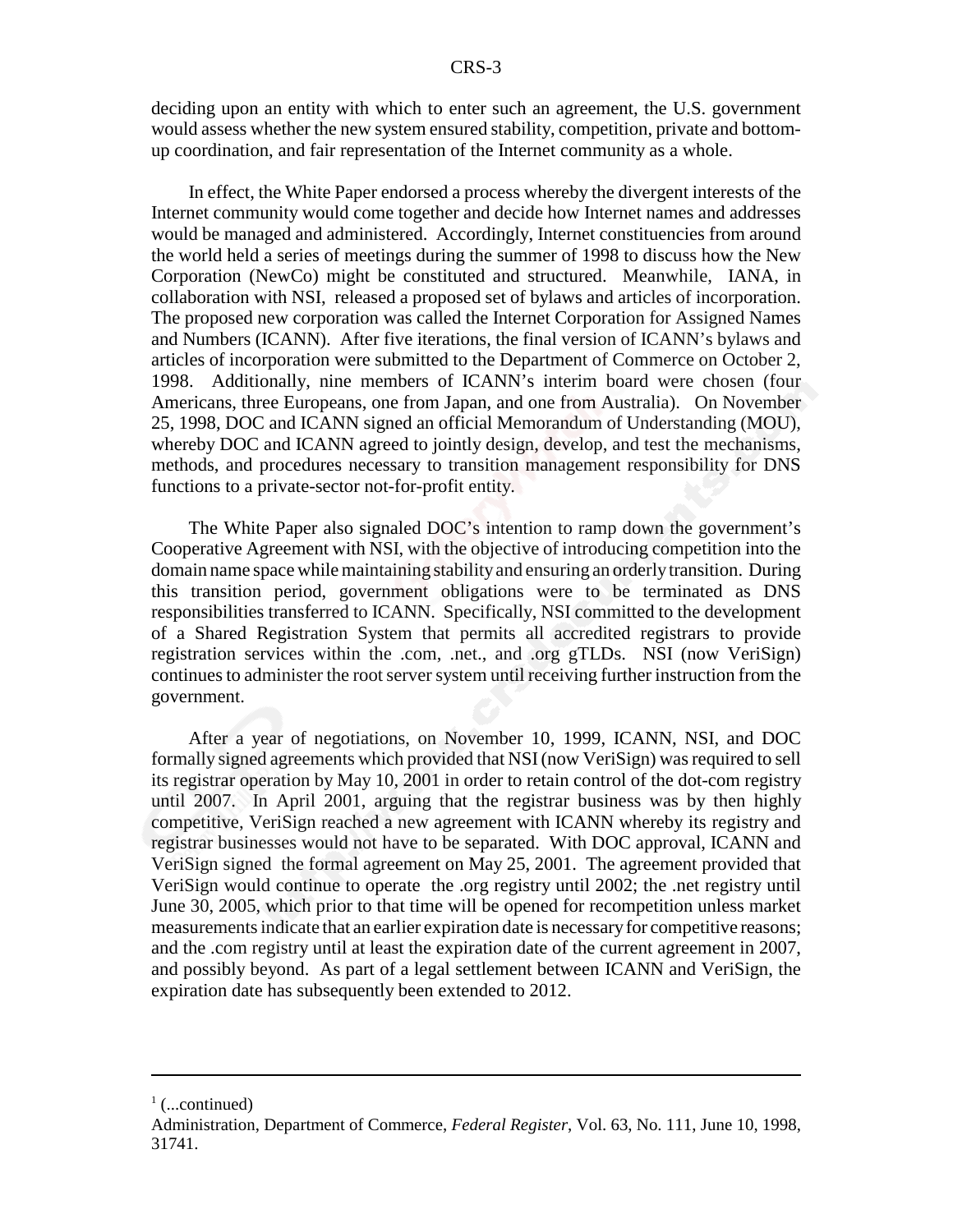On September 17, 2003, ICANN and the Department of Commerce agreed to extend their MOU until September 30, 2006. The MOU specifies transition tasks which ICANN has agreed to address. ICANN will implement an objective process for selecting new Top Level Domains; implement an effective strategy for multi-lingual communications and international outreach; and develop a contingency plan, consistent with the international nature of the Internet, to ensure continuity of operations in the event of a severe disruption of operations.

On June 30, 2005, Michael Gallagher, Assistant Secretary of Commerce for Communications and Information and Administrator of NTIA, stated the U.S. Government's principles on the Internet's domain name system. Specifically, NTIA states that the U.S. Government "intends to preserve the security and stability" of the DNS, and that "the United States is committed to taking no action that would have the potential to adversely impact the effective and efficient operation of the DNS and will therefore maintain its historic role in authorizing changes or modifications to the authoritative root zone file." The NTIA statement also says that governments have legitimate interests in the management of their country code top level domains, that ICANN is the appropriate technical manager of the DNS, and that dialogue related to Internet governance should continue in relevant multiple fora.<sup>2</sup>

#### **Issues**

 Congressional Committees (primarily the Senate Committee on Commerce, Science and Transportation and the House Committee on Energy and Commerce) maintain oversight on how the Department of Commerce manages and oversees ICANN's activities and policies. In response to proposals at the World Summit on the Information Society for international control of the domain name system, the  $109<sup>th</sup> Congress$  has expressed its support for maintaining U.S. control over ICANN. On November 16, 2005, the House unanimously passed H.Con.Res. 268, which expresses the sense of the Congress that the current system for management of the domain name system works, and that "the authoritative root zone server should remain physically located in the United States and the Secretary of Commerce should maintain oversight of ICANN so that ICANN can continue to manage the day-to-day operation of the Internet's domain name and addressing system well, remain responsive to all Internet stakeholders worldwide, and otherwise fulfill its core technical mission." A similar resolution, S.Res. 323, was passed by the Senate on November 18, 2005 and calls on the President to "continue to oppose any effort to transfer control of the Internet to the United Nations or any other international entity."

**Governance.** The United Nations (UN), at the December 2003 World Summit on the Information Society (WSIS), debated and agreed to study the issue of how to achieve greater international involvement in the governance of the Internet and the domain name system in particular. The study was conducted by the UN's Working Group on Internet Governance (WGIG). On July 14, 2005, the WGIG released its report, stating that no single government should have a preeminent role in relation to international Internet governance, calling for further internationalization of Internet governance, and proposing the creation of a new global forum for Internet stakeholders. Four possible models were put forth, including two involving the creation of new Internet governance

<sup>&</sup>lt;sup>2</sup> See [http://www.ntia.doc.gov/ntiahome/domainname/USDNSprinciples\_06302005.pdf]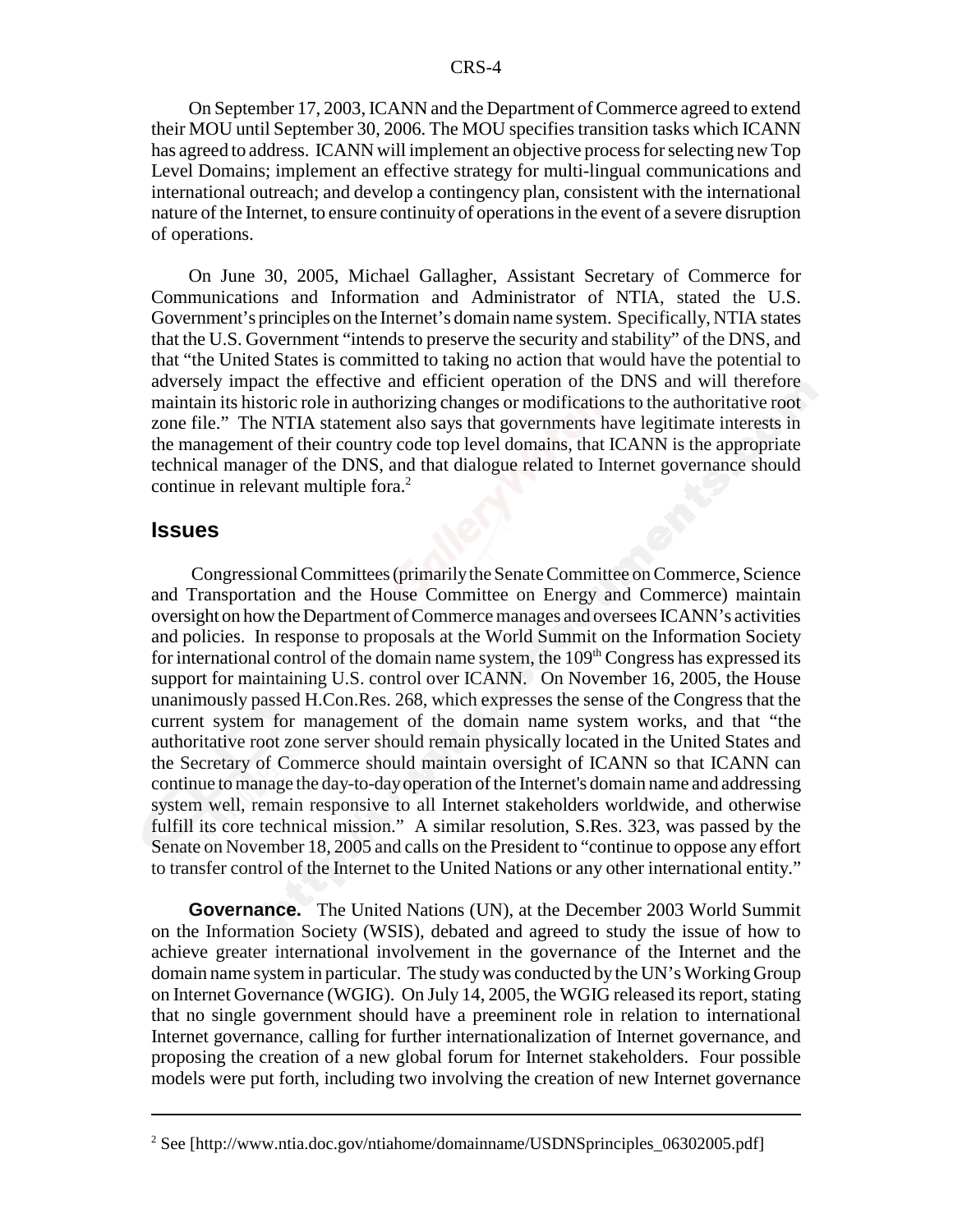bodies linked to the UN. Under three of the four models, ICANN would either be supplanted or made accountable to a higher intergovernmental body. The report's conclusions were scheduled to be considered during the second phase of the WSIS to be held in Tunis in November 2005. U.S. officials stated their opposition to transferring control and administration of the domain name system from ICANN to any international body.

The European Union (EU) initially supported the U.S. position. However, during September 2005 preparatory meetings, the EU seemingly shifted its support towards an approach which favored an enhanced international role in governing the Internet. Conflict at the WSIS Tunis Summit over control of the domain name system was averted by the announcement, on November 15, 2005, of an Internet governance agreement between the U.S., the EU, and over 100 other nations. Under this agreement, ICANN and the U.S. will remain in control of the domain name system. A new international group under the auspices of the UN will be formed – the Internet Governance Forum – which will provide an ongoing forum for all stakeholders (both governments and nongovernmental groups) to discuss and debate Internet policy issues. The Internet Governance Forum is slated to run for five years and will not have binding authority. The group is expected to hold its first meeting in Athens in mid-2006.

**Protecting Children on the Internet.** In the 107<sup>th</sup> Congress, legislation sought to create a "kids-friendly top level domain name" that would contain only age-appropriate content. The Dot Kids Implementation and Efficiency Act of 2002 was signed into law on December 4, 2002 (P.L. 107-317) and authorizes the National Telecommunications and Information Administration (NTIA) to require the .us registry operator (currently NeuStar) to establish, operate, and maintain a second level domain within the .us TLD that is restricted to material suitable for minors.

In the  $108<sup>th</sup>$  Congress, P.L.  $108-21/S$ . 151 (PROTECT Act), contains a provision (Sec. 108: Misleading Domain Names on the Internet) which would make it a punishable crime to knowingly use a misleading domain name with the intent to deceive a person into viewing obscenity on the Internet. Increased penalties are provided for deceiving minors into viewing harmful material.

Meanwhile, on June 1, 2005, ICANN announced that it had entered into commercial and technical negotiations with a registry company to operate a new ".xxx" domain, which would be designated for use by adult websites. Registration by adult websites into the .xxx domain would be purely voluntary, and those sites would not be required to give up their existing (for the most part, .com) sites. Announcement of a .xxx domain has proven controversial. With the ICANN Board scheduled to consider final approval of the .xxx domain on August 16, 2005, the Department of Commerce sent a letter to ICANN requesting that "adequate additional time" be provided to allow ICANN to address the objections of "individuals expressing concerns about the impact of pornography on families and children and opposing the creation of a new top level domain devoted to adult content."3 ICANN's Government Advisory Committee has also requested more

<sup>&</sup>lt;sup>3</sup> Letter from Michael Gallagher, Assistant Secretary for Communications and Information, Department of Commerce, to Vinton Cerf, ICANN Board Chairman, August 11, 2005. Available (continued...)